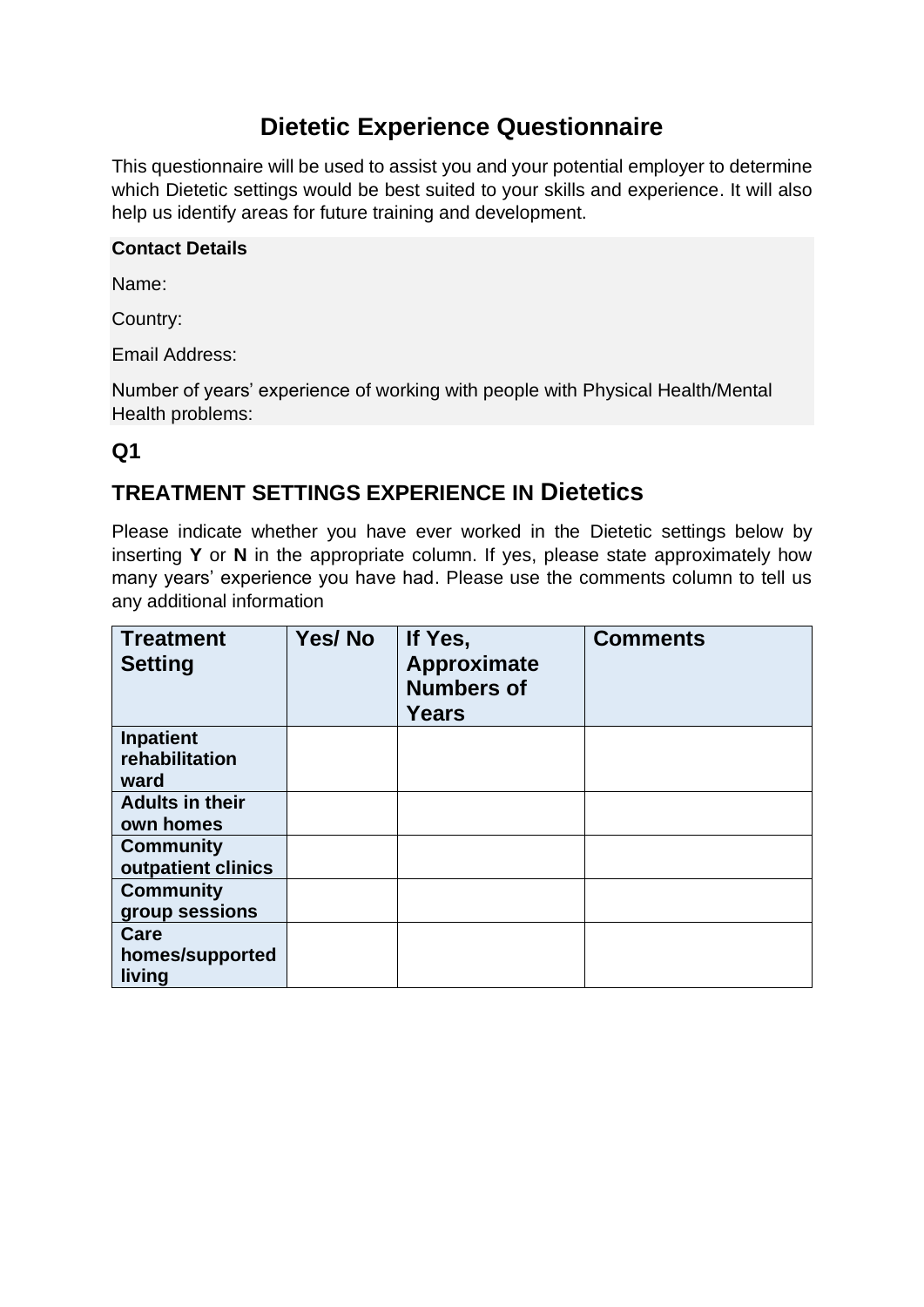# **PHYSICAL AND MENTAL HEALTH ILLNESS EXPERIENCE**

Please indicate whether you have experience in caring for people with the physical and mental health problems below by replying **Y** or **N** in the appropriate column. If yes, please state approximately how many years' experience you have had. Please use the comments column to tell us any additional information

| <b>Physical and Mental</b><br><b>Health Illness</b>                                 | Yes/No | If yes,<br>approximate<br>numbers of<br>years | <b>Comments</b> |
|-------------------------------------------------------------------------------------|--------|-----------------------------------------------|-----------------|
| <b>Complex frail elderly</b><br>patients                                            |        |                                               |                 |
| <b>Neurological conditions</b><br>(MS, MND, PSP, ALS,<br>Brain injury, stroke, etc) |        |                                               |                 |
| Diabetes-type 1 and 2                                                               |        |                                               |                 |
| <b>Gastroenterology (IBS,</b><br>coeliac, GORD                                      |        |                                               |                 |
| <b>Non-complex Food</b><br><b>Allergies</b>                                         |        |                                               |                 |
| <b>Dementia/Alzheimer</b>                                                           |        |                                               |                 |
| <b>Major depression</b>                                                             |        |                                               |                 |
| <b>Disordered Eating</b>                                                            |        |                                               |                 |
| <b>Pressure ulcers</b>                                                              |        |                                               |                 |
| <b>Palliative patients</b><br>(oncology, frailty, general<br>deterioration)         |        |                                               |                 |
| <b>Dysphagia</b>                                                                    |        |                                               |                 |
| <b>Learning disabilities</b>                                                        |        |                                               |                 |
| <b>High risk of malnutrition</b><br>or Nutritional support                          |        |                                               |                 |
| <b>Lipid lowering/cardio</b><br>protective                                          |        |                                               |                 |
| <b>General health and</b><br>wellbeing (gout, low<br>potassium,                     |        |                                               |                 |

**Q2**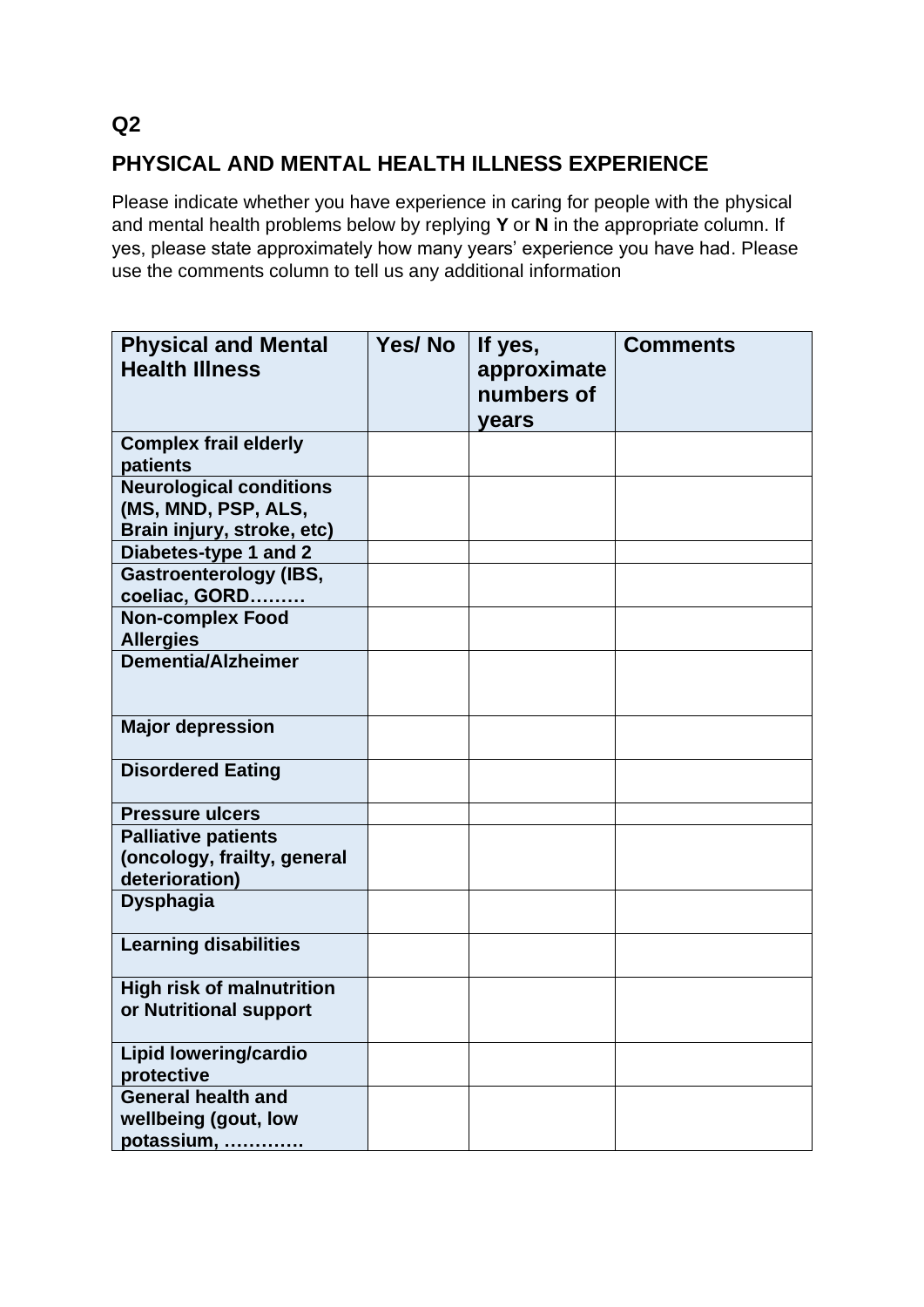# **ASSESSMENT EXPERIENCE**

Please tell us if you ever used any questionnaires or other tools in your Dietetic practice to assess the following below by replying **Y** or **N** in the appropriate column. If yes, please state which tools/questionnaires you have used. Please use the comments column to tell us any additional information

| <b>Assessment tools</b>                                                | Yes / No | If yes, please<br>insert which<br>tools you<br>have used | <b>Comments</b> |
|------------------------------------------------------------------------|----------|----------------------------------------------------------|-----------------|
| <b>Nutritional scoring tool eg</b><br><b>MUST</b>                      |          |                                                          |                 |
| Gastroenterology<br>dietetic assessments                               |          |                                                          |                 |
| <b>Diabetes dietetic</b><br>assessments                                |          |                                                          |                 |
| <b>Psychological well being</b>                                        |          |                                                          |                 |
| <b>Use of standard</b><br>anthropometry (MUAC,<br>weight, height, BMI) |          |                                                          |                 |
|                                                                        |          |                                                          |                 |
|                                                                        |          |                                                          |                 |
| <b>Other</b>                                                           |          |                                                          |                 |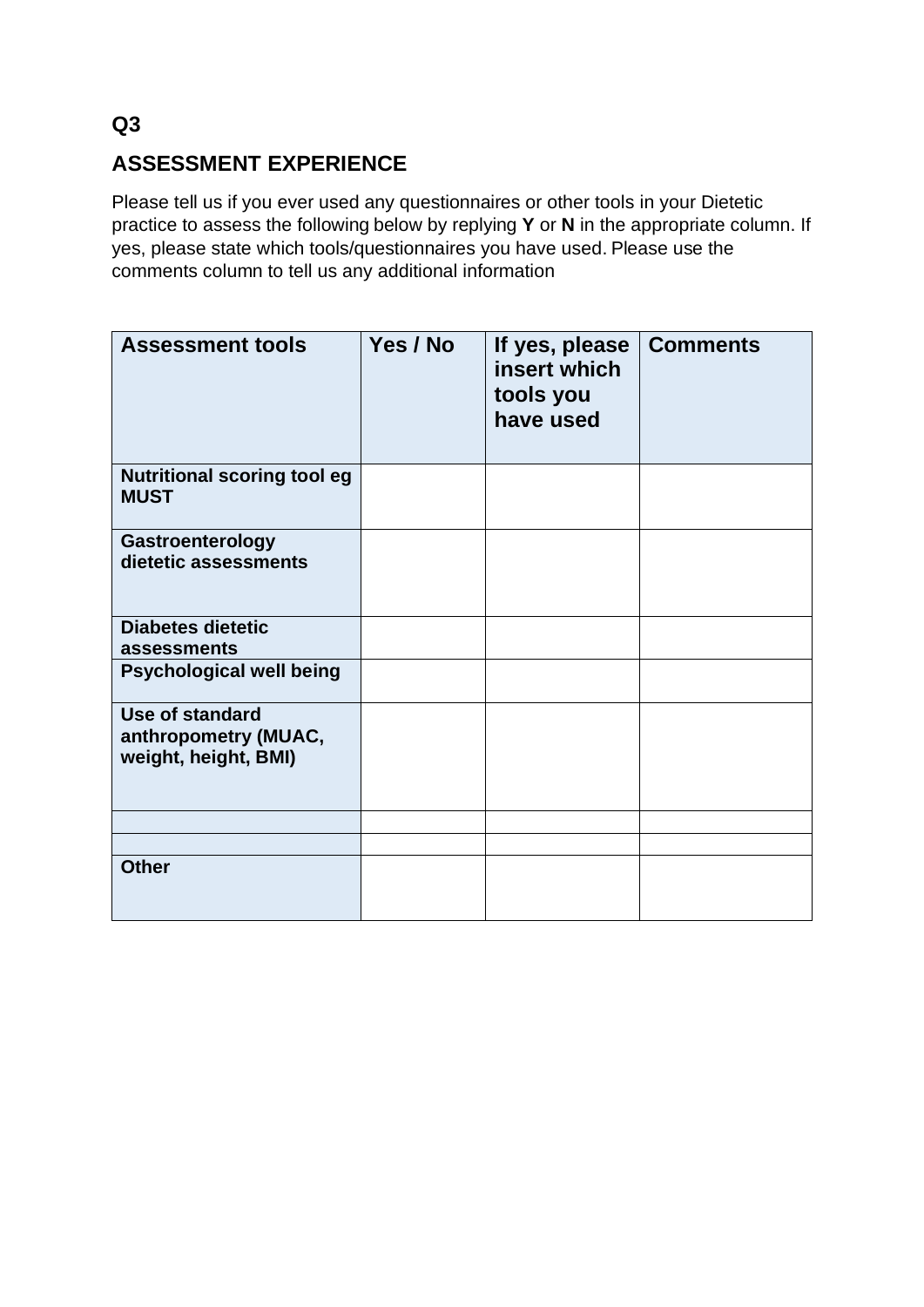### **Q4**

### **PHYSICAL AND MENTAL HEALTH INTERVENTIONS EXPERIENCE**

Please indicate your experience in delivering interventions by replying **Y** or **N** in the appropriate column. If yes, please state approximately how many years' experience you have had. Please use the comments column to tell us any additional information.

| <b>Interventions</b>                                 | Yes /<br><b>No</b> | If yes,<br>approximate<br>numbers of<br>years | <b>Comments</b> |
|------------------------------------------------------|--------------------|-----------------------------------------------|-----------------|
| <b>Nutritional support</b>                           |                    |                                               |                 |
| <b>Enteral feeding</b>                               |                    |                                               |                 |
| Gastroenterological<br>conditions advice             |                    |                                               |                 |
| Diabetes Type 1 & 2<br>advice                        |                    |                                               |                 |
| Delivery of group<br>sessions for<br>diabetes        |                    |                                               |                 |
| Delivery of group<br>sessions for<br><b>FODMAP</b>   |                    |                                               |                 |
| <b>Use of Counselling</b><br>and motivation<br>tools |                    |                                               |                 |
| None complex food<br>allergy advice                  |                    |                                               |                 |